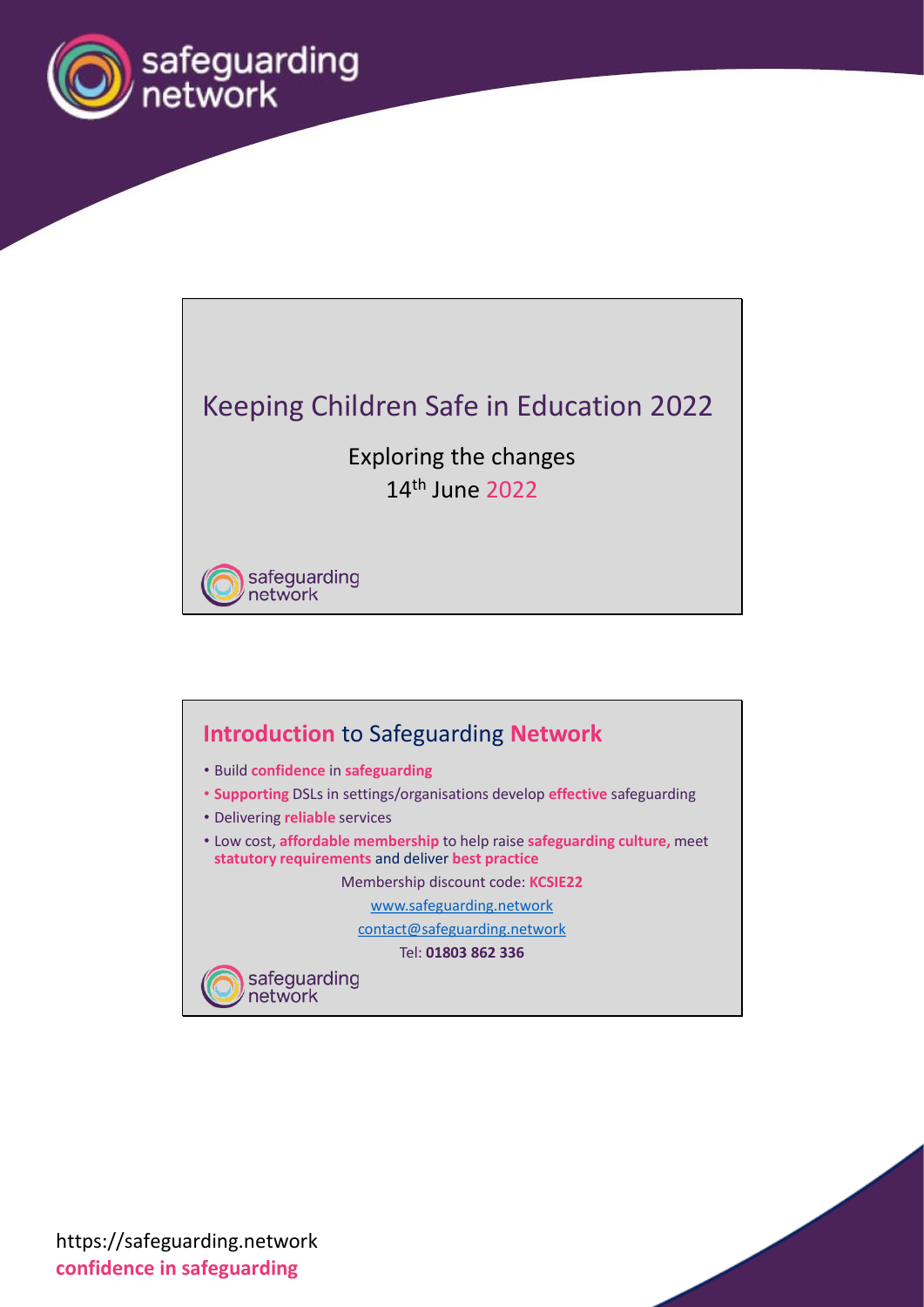

This guidance does not come into force until Sept 1<sup>st</sup>. It is unlikely to be significant, but it is possible for changes still to be made prior to Sept 1<sup>st</sup>. There have been some cases of this in recent history, so do check back with us on September 1st.

However, now is the time to get ahead. With the changes known, you can now begin to look at implementing them. Our members get full access to a detailed list of every change and an implementation tool to help you action plan what steps you need to take to be compliant.

So, an overview of the changes. 2022 is not a year which sees major changes to the guidance and how we practice. Although some common themes are thoroughly emphasised throughout and some tweaks to policy and procedures, this is not a year for a dramatic shake up.

We'll explore the changes in detail, however the main themes are around tweaks in language and practice to encourage a strong, whole setting approach to safeguarding including both online and offline, which is what we would hope for. The main themes include: Sexual Harassment and Sexual Violence Between Children in Schools and Colleges 2021 guidance being merged into this guidance, with inclusion of case studies to illustrate some of the points in practice. This has significantly lengthened the document and reinforces the importance of every setting having a thorough approach to this area.

There has been a terminology change from Peer on Peer to Child on Child, which will be explained later on.

More emphasis on the role of governing body and the requirement for all governors to be in line with the expectation of safeguarding training for staff at point of induction. We're in the process of rewriting our introduction to safeguarding e-learning which will be purchasable soon and be able to be used by Governors, relevant to their role also.

Inclusion and reference to equality law and human rights – ensuring that greater inclusion and consideration about protected characteristics is given in safeguarding children as well as an emphasis on experiences of LGBTQ+ children and ensuring SRE curriculum is fully inclusive.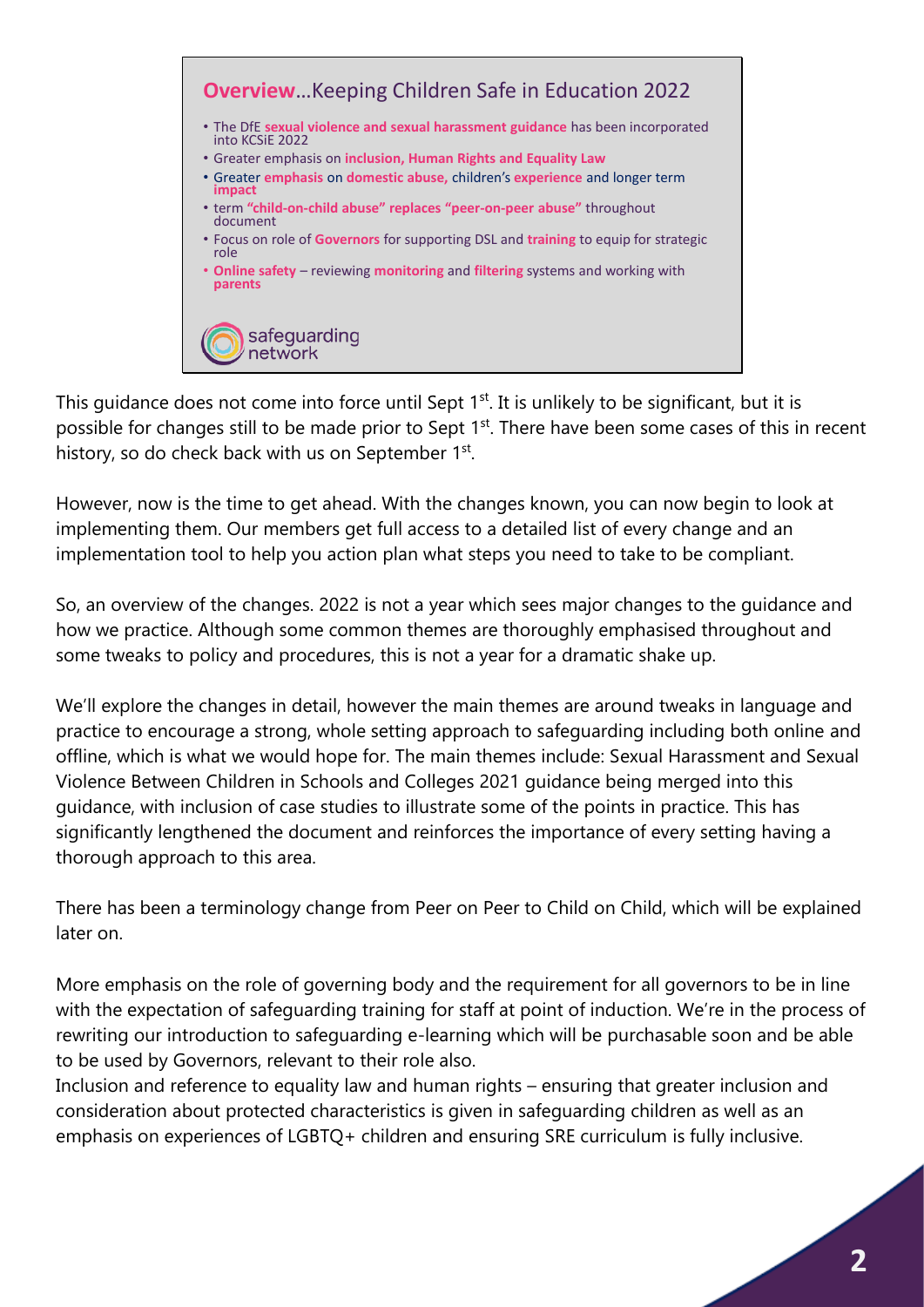

In the introduction section of Keeping Children Safe in Education 2022 there are very few changes. We see that there is explanation regarding the terms victim and perpetrator, which was previously part of the separate guidance Sexual Violence and Sexual Harassment Between Children in Schools and Colleges 2021 and that this separate guidance is no longer referred. We believe this is due to part 5 of KCSiE 2022, child-on-child sexual violence and sexual harassment, incorporating the previously separate guidance, which was non-statutory. The inclusion of child-on-child sexual violence and sexual harassment means that the guidance on this topic now becomes statutory, demonstrating the well-placed emphasis on this topic for all education settings.

It's important to highlight that the guidance states the terms victim and perpetrator are used as they are well understood terms but reminds professionals that not everyone will be comfortable with these terms. The Lucy Faithfull Foundation and the Centre of Expertise on Child Sexual Abuse prefer the terms 'children who may have been harmed' and 'children who may have harmed'. It would be wise to reflect on terminology used in settings when responding to a disclosure and ensuring the children involved do not feel labelled in a way which is detrimental to them.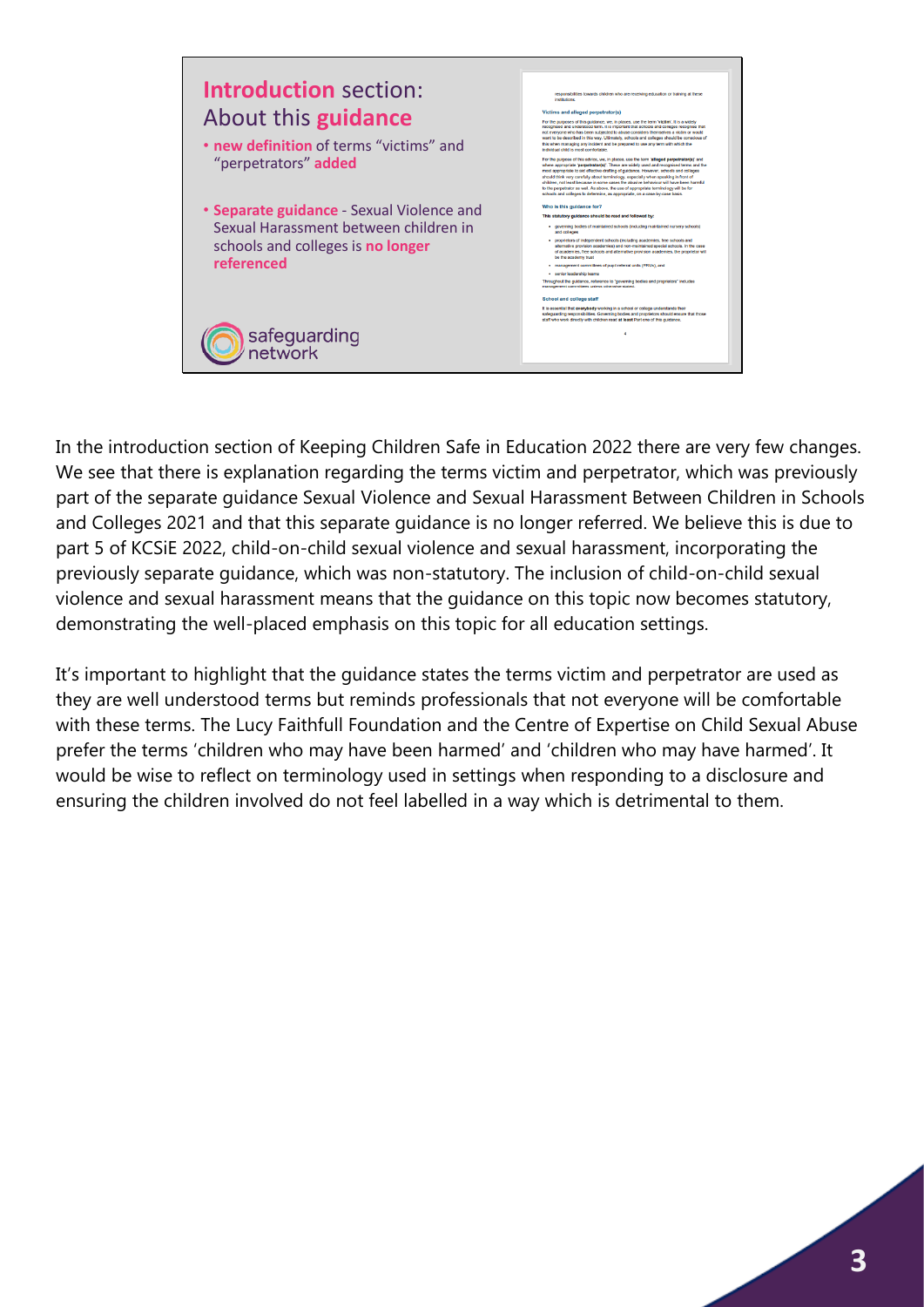

All staff need to read part one of the guidance and evidence they understand the key messages. As a setting, you'll be wanting to consider how you do this. Our members can access our knowledge check at 99p per person +vat. This provides a comprehensive check of the understanding of the key messages.

Child on child abuse replaces peer on peer abuse. This may appear to be a minor change in terminology and might leave staff wondering why it is necessary. This change provides a thoughtful insight into how we view concerns over children harming other children. The previous term of peer-on-peer abuse can have connotations that this issue is between children of a similar age, within a peer group. However, we know that the definition of a child is anyone from birth who hasn't reached their 18<sup>th</sup> birthday. Changing the terminology to child-on-child abuse attempts to shift our thinking to abuse can occur between children of any age. It is important to highlight that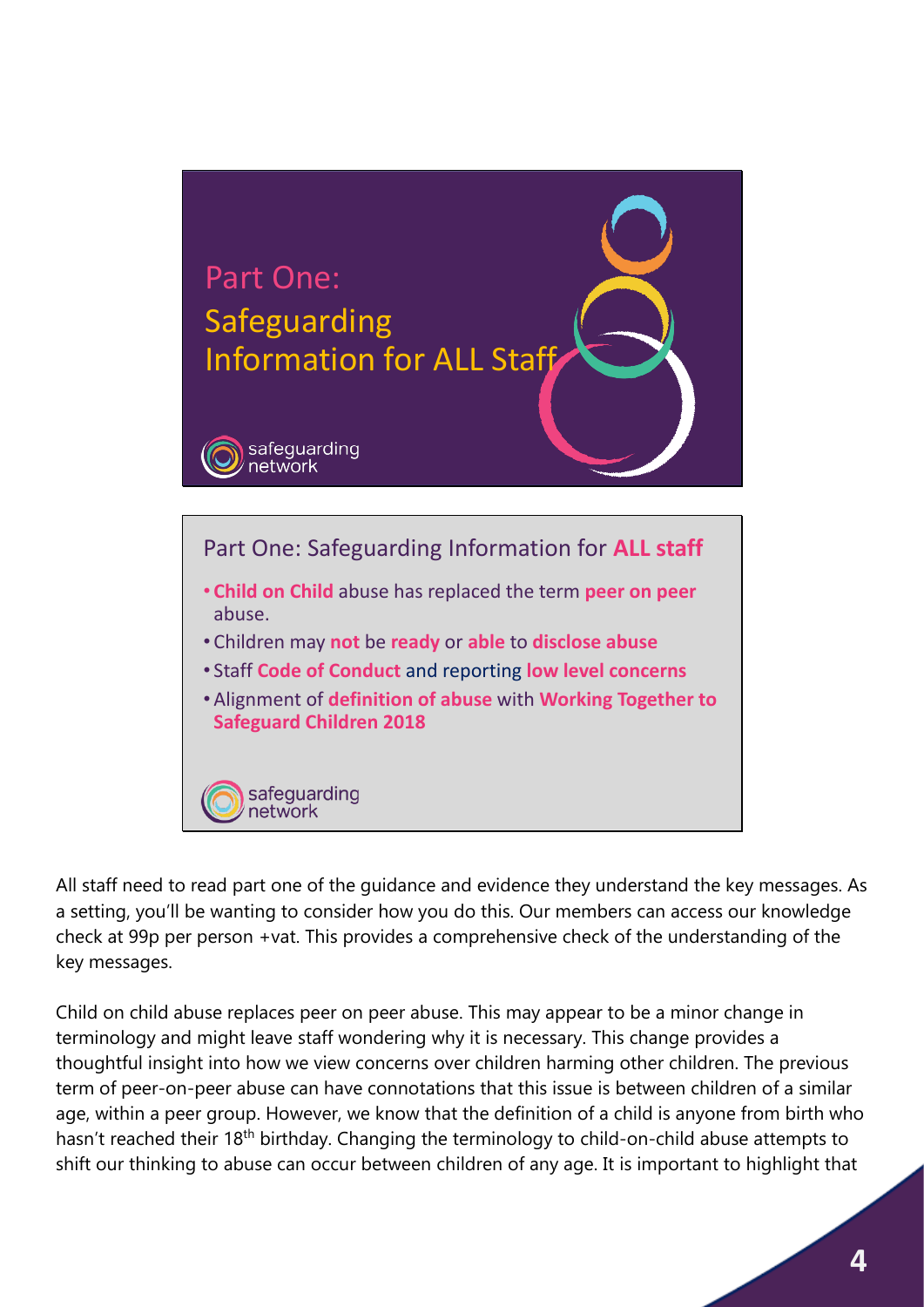our perceptions of children can change as they get older, however to the Child Safeguarding Review Panel annual data published in 2021, the second most vulnerable age category for Serious Incident Notifications are those aged between 15-17 years old. It is important to remind settings of the definition of a child and that ALL children have a right to be protected and safe from harm.

Again, new wording added to highlight an important issue. Paragraph 19 has been added to make explicit reference to the fact that children might not be aware they are experiencing abuse, or might not be ready or able to disclose due to fear of humiliation, not being believed, being embarrassed or not being able to due to additional needs, language barriers, etc. The paragraph highlights the importance of recognising signs and symptoms of abuse, and reporting these to the DSL as soon as possible. Whereas the importance of relationships between professional adults in settings and their learners has long been understood, now the guidance explicitly references the role of staff in professional curiosity and building trusted relationships to support children who may want to disclose. It is important to remember that changes in behaviour have long been identified as a potential indicator of abuse and/or neglect, so setting will want to think carefully about policies around managing behaviour and that they are inclusive and in line with safeguarding policies. This has been highlighted in the government consultation on Behaviour in Schools Guidance.

There is clarity of all staff knowing the staff code of conduct and process for reporting concerns, even if they are low level concerns. As a setting you'll be wanting to make sure this is explicit in your staff code of conduct or behaviour policy and you have a clear process for who the concerns should be reported to. Reporting low level concerns was introduced in 2021 guidance, but this minor addition further emphasises the importance of all staff knowing the policy and procedures to report concerns.

In addition to reinforcing the definition of domestic abuse and children as victims, the guidance has updated the definition of abuse to be in line with Working Together To Safeguard Children 2018.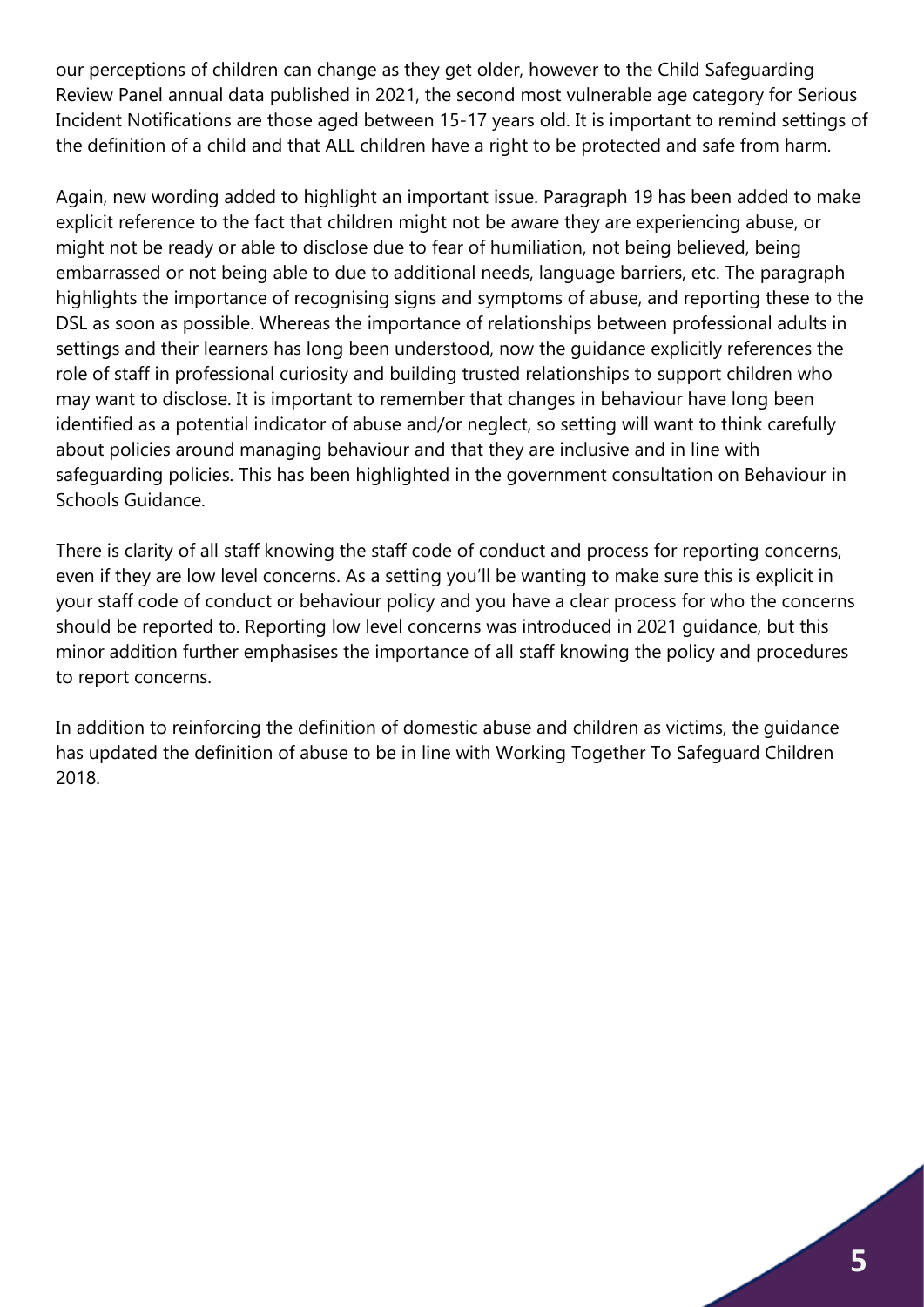

Inclusion of new paragraph to define abuse – witnessing the ill treatment of others. However, it's important to remind your settings that children don't passively 'witness' abuse as if its something on the TV – it is their lived experience too, as is reflected in the Domestic Abuse Act 2021.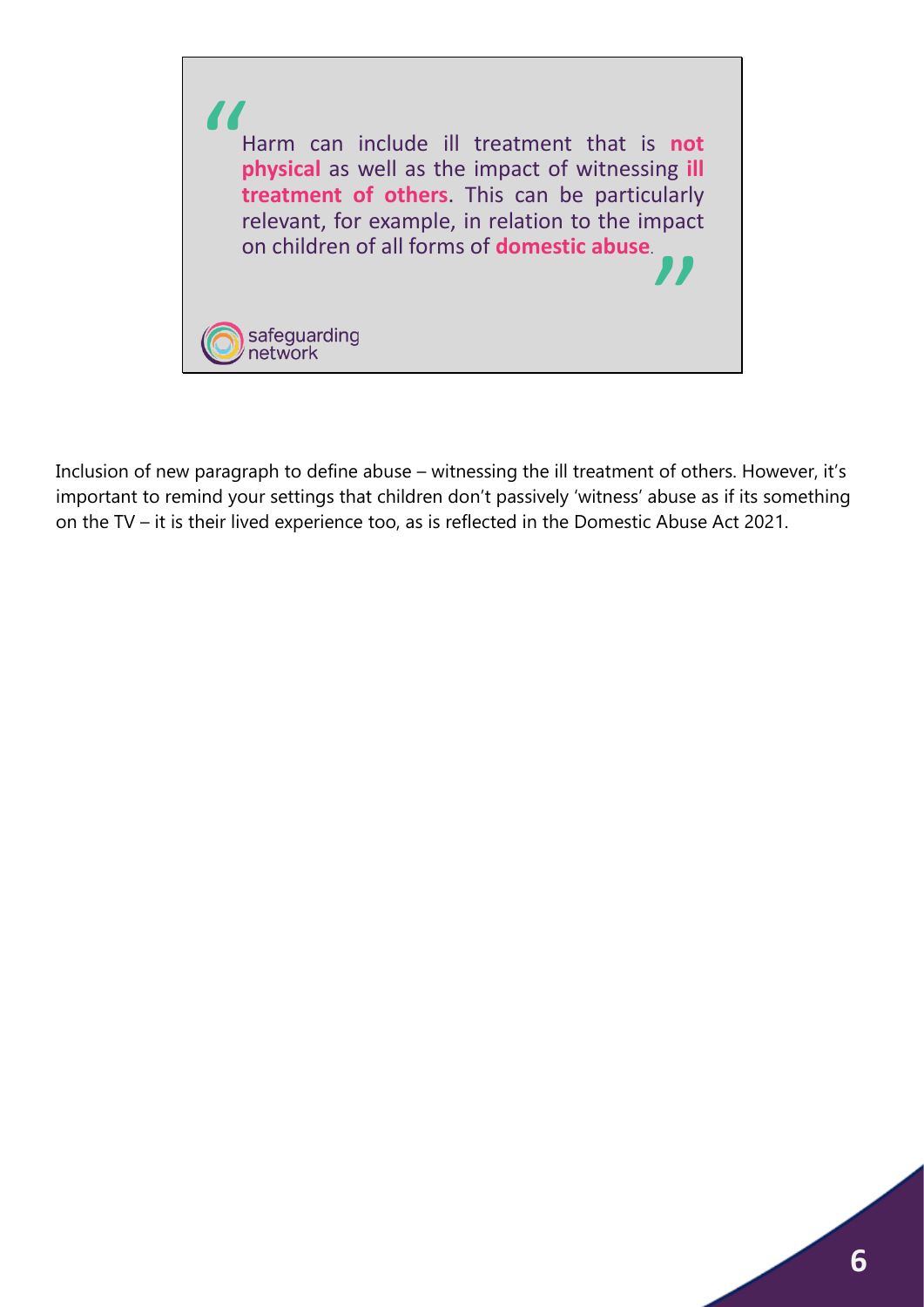

An additional sentence has been added on why effective recording keeping is important, specifically mentioning record keeping helping in the process of complaints. Record keeping is an area we are asked about, with most settings having record keeping systems, however the quality of the records being kept is sometimes inconsistent. This is an important area to review.

The tweak in terminology around staff training has a significant interpretation and points to the importance of ongoing staff training which will continue to provide staff with skills and knowledge to protect children. Settings that opt for quality, regular bite-size training will be the settings that have comprehensive staff knowledge, making it more likely staff are well placed to safeguard children. Staff engagement with this is crucial.

Domestic abuse is specifically referenced with a clear definition of what domestic abuse is. This is to bring the guidance in line with the Domestic Abuse Act 2021.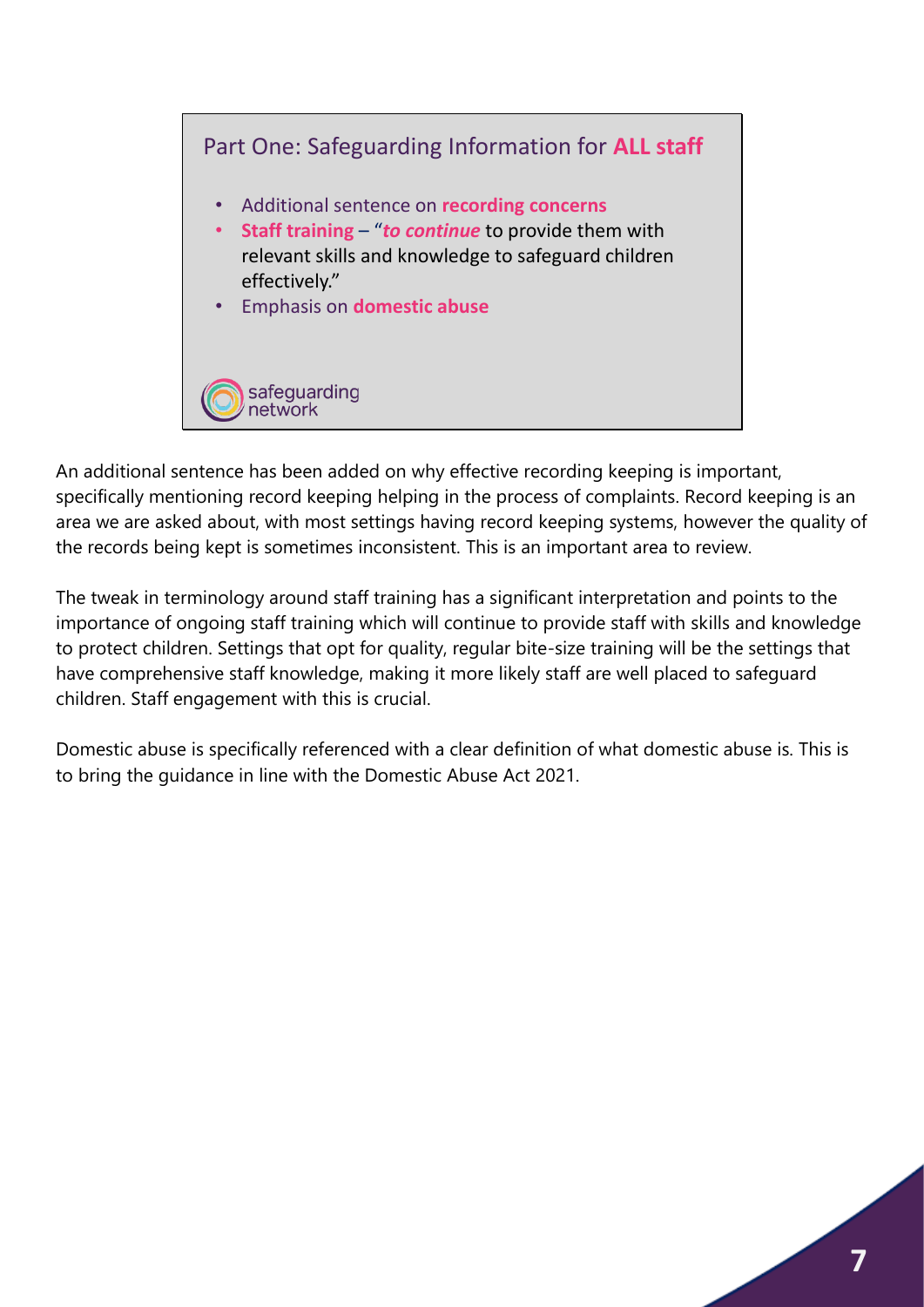



The guidance very clearly sets out a new, greater emphasis on the role of the governing bodies in relation to safeguarding and specifies that Governors should receive training at the point of induction. This is a welcome change, as Governors have specific responsibility for the management and oversight of settings, therefore it makes sense they should be fully trained in safeguarding. As mentioned at the beginning, our eLearning is busy being rewritten to incorporate feedback to be specifically tailored to roles within settings. Our members know that this is one way to ensure that governors and staff alike receive up to date, quality training as part of induction.

There is further emphasis on the sharing of information between settings on transition. The timeframe set out in the guidance is that files should be transferred within a 5 school day window. Of course, again, this would be bare minimum, with the settings with the strongest approach to transition and safeguarding ensuring that where there are concerns, either current or historic a verbal handover has taken place in advance of the child moving to a new setting. This is something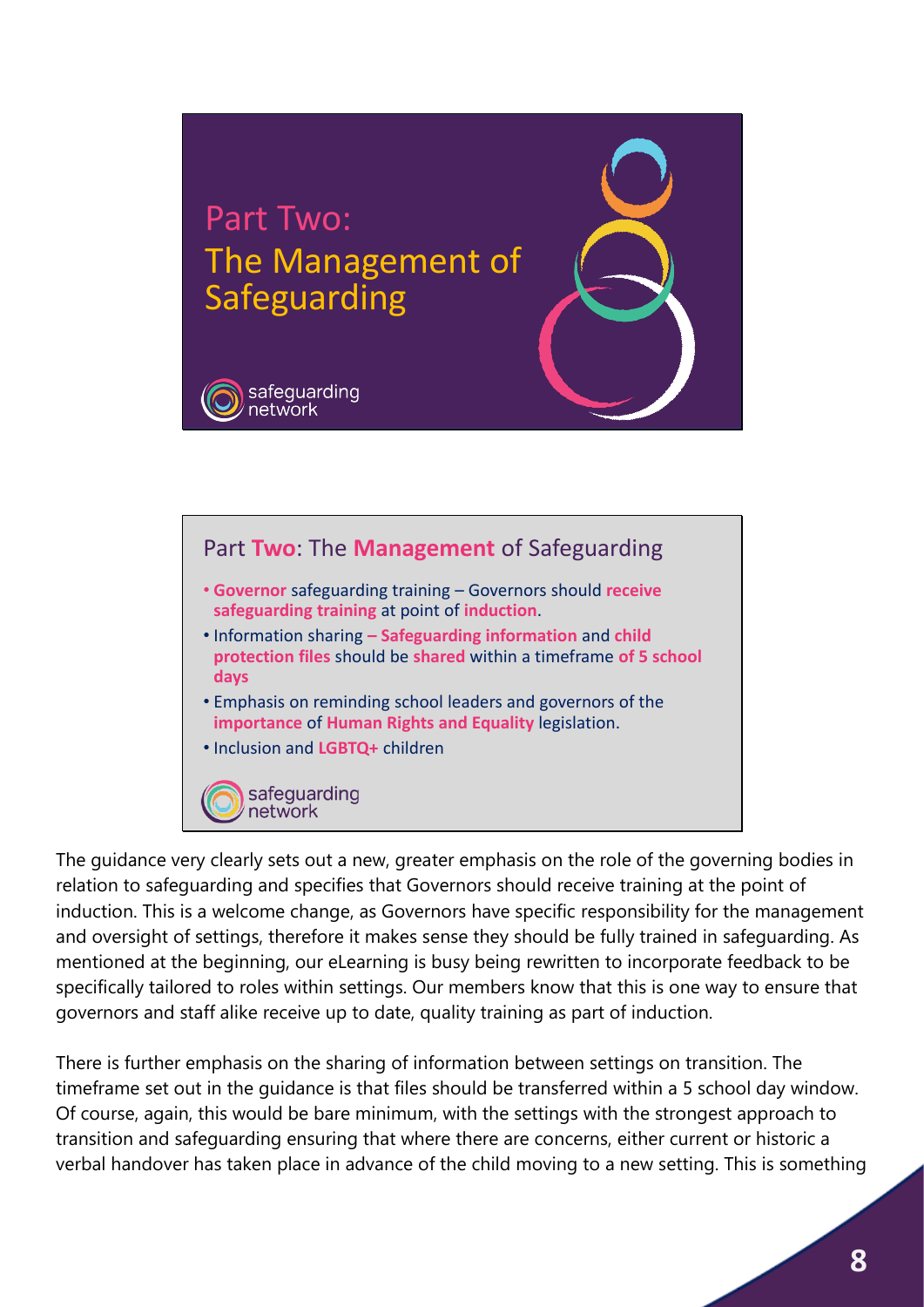that has been highlighted in our collaboration with NWG Network recently as they have received feedback from colleges in various LA's that there is often a delay in the information reaching them, creating barriers to safeguarding. Now is a great time to make sure this is built into your transition process for natural transitions at the end of the summer term. Of course, we also need to bear in mind mid-year transfers. This can be a time of real vulnerability if the new setting is not aware of concerns/agency involvement and support needs when starting a new setting mid-way through the year. If you're the receiving setting – make sure you are tenacious in following this up!

Settings are reminded in part two about equality and human rights laws. This is both in terms of how safeguarding concerns might affect children's rights, and also supports reflecting on how policies are applied, particularly where children have protected characteristics. This also serves as a reminder to settings that children may be at increased vulnerability due to protected characteristics.

Three new paragraphs identifying the increased risks that children and young people who identify or are perceived by others to be a member of the LGBT community. Text also identifies how these risks are compounded when the individual lacks a trusted adult to speak to. Also sets out that LGBT inclusion is part of the RSHE curriculum.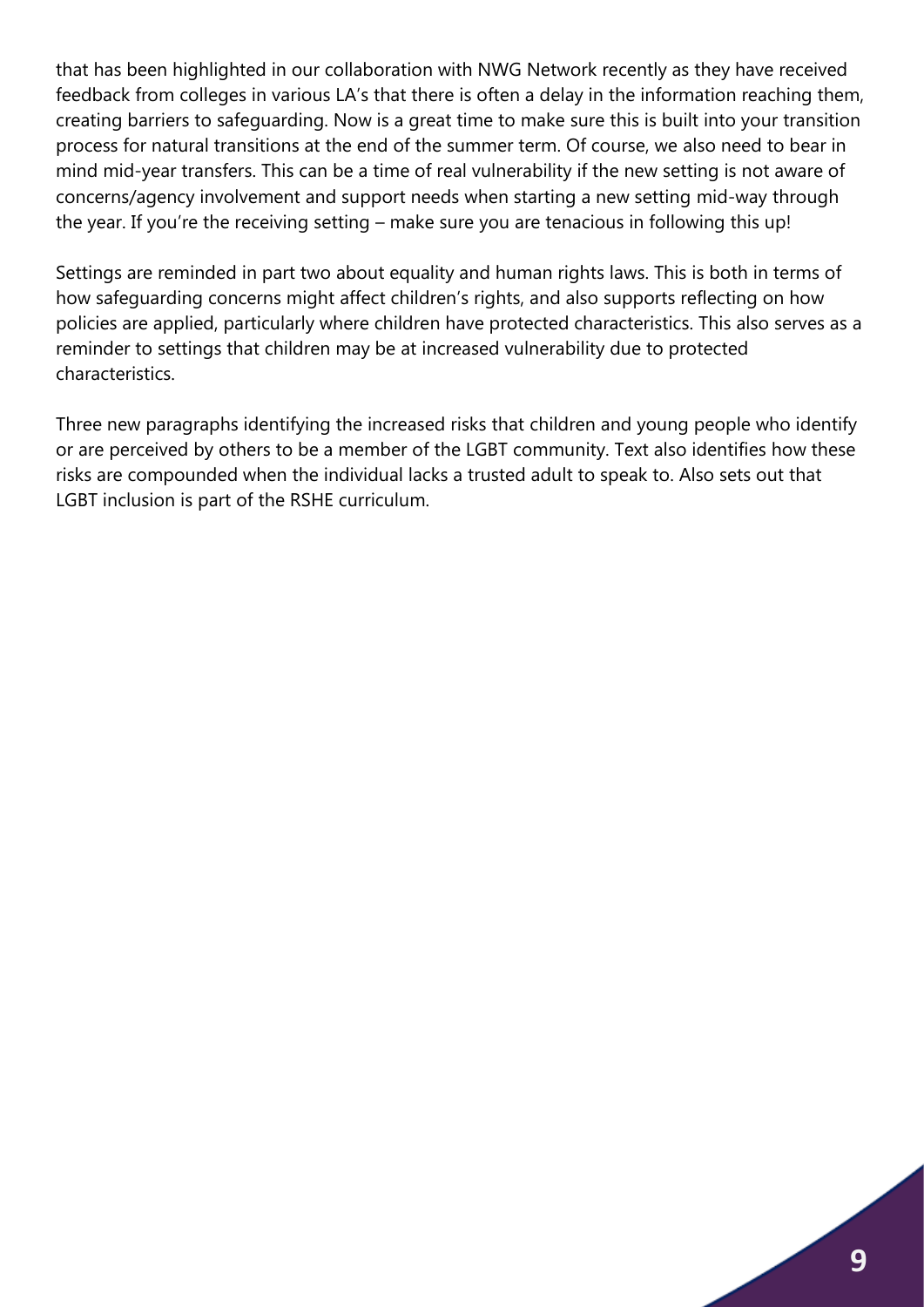

Online safety is heavily emphasised through additions to paragraphs and further emphasis on the role of governors in ensuring a whole school approach. Part two also talks about how schools communicate with parents, emphasising that online safety is an issue that spans across the different contexts of children's lives and support and collaboration with parents is key in tackling this and supporting children with safe online experiences.

Preventative education is now explicitly mentioned in 5 paragraphs (128-133) highlighting the key role schools have in teaching children about safeguarding, including online safety. As we know, the RSE curriculum is now a mandatory requirement, however there is scope to think outside of this and how schools might tackle teaching key issues around topics like criminal exploitation, gang violence, etc. When considering this its important to think about how regular this curriculum is. I know first-hand how difficult it can be to ensure that there is enough hours on the timetable to cover the academic content sufficiently to support attainment and progress, however preventative education should not be something which is seen as a bolt on or less important. In previous inspections I have observed this has been an area of weakness identified Inspectors when the curriculum has been delivered only on bespoke days, one day per term. Its important that is delivered in a meaningful and effective way. A good idea is to review your curriculum and consider the views of all stakeholders, especially your learners. What's their perspective on the content and frequency? How do parents feel? What's the view of staff delivering it? Do they feel confident enough to explore hot topics safely? We can help with this through our enhanced membership and offer some bespoke advice where needed.

There have been 3 additional paragraphs added explaining the role of the virtual head. Following a review in 2021, the role now includes "a non-statutory responsibility for the Looked after and strategic oversight of the educational attendance, attainment, and progress of children with a social worker.". We would advise that your DSLs and Designated Teachers have clear links with the virtual school and know how to tap into support which is on offer.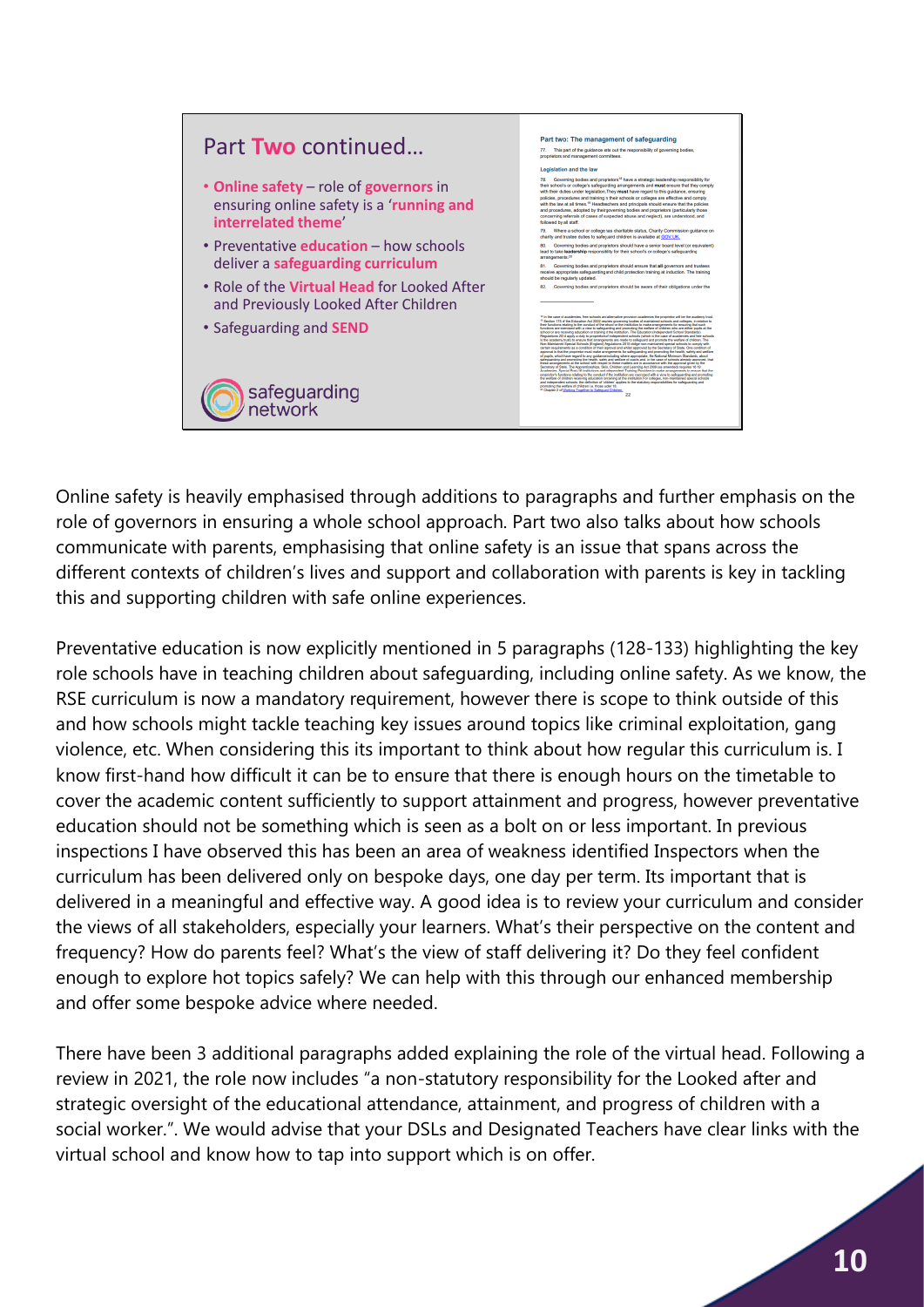There has been an additional bullet point added to reflect the barriers that SEND children experience in relation to safeguarding. This would be an important point to highlight and focus on as part of your whole school update training. Just a note on SEND – Learning Disability Week is coming up this month  $-20$ <sup>th</sup>  $-26$ <sup>th</sup> June. Have a look on MENCAP's website for more information.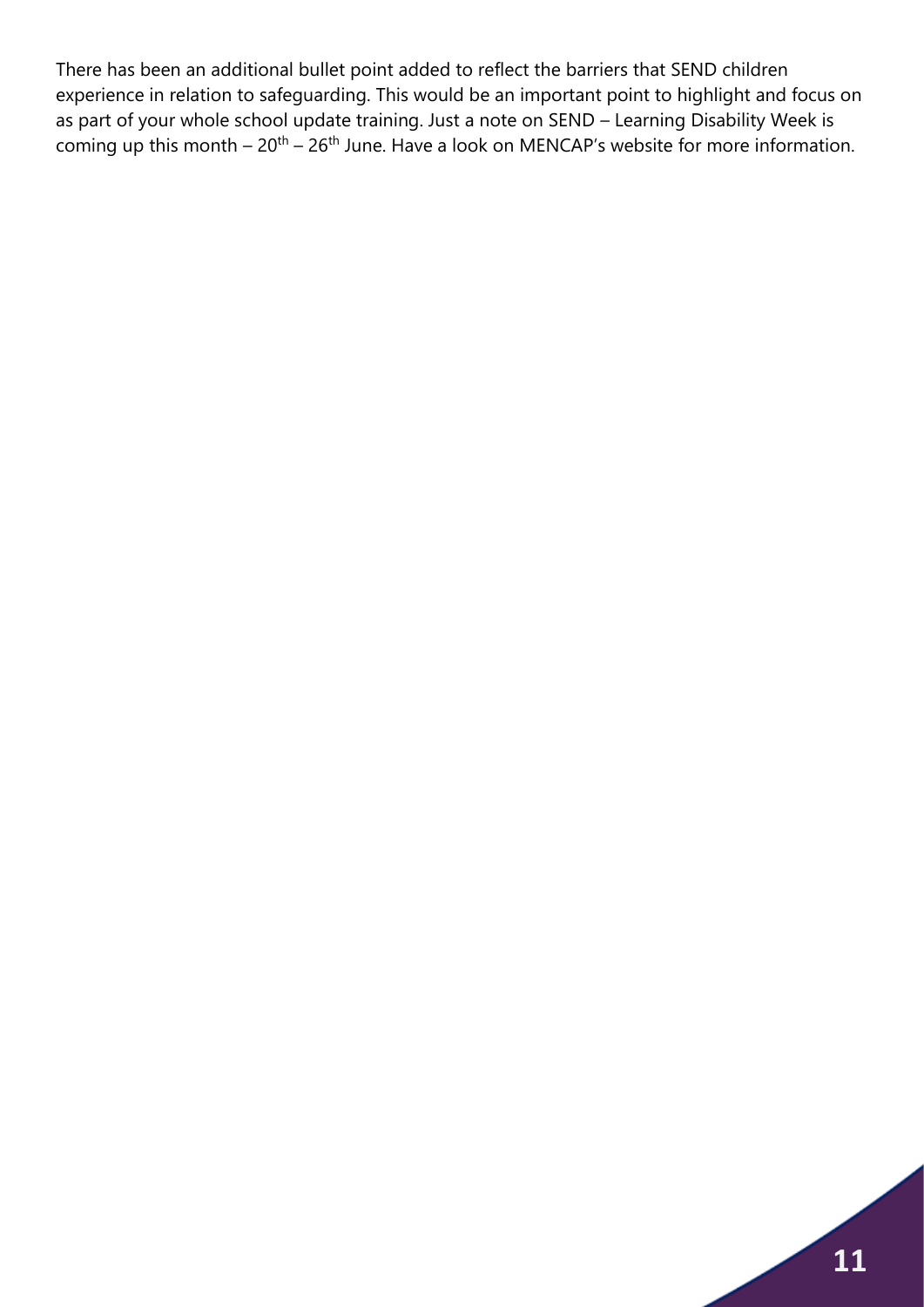

Part three has limited changes, it reminds us that CV's cannot be accepted without a full application form. However, in addition to this point, there is one significant and possibly ambiguous addition is the advice for settings to include online searches for shortlisted candidates. In the consultation draft, there was reference to social media platforms, however this has been removed in the draft guidance, and instead the more vague direction to online searches. It is likely, however, that settings will interpret social media as part of an online search.

•**Online searches** for shortlisted candidates as part of **due** 

**diligence** in recruitment process**.** 

safeguarding<br>network

A few notes to consider with this addition:

- Due diligence is an interesting term to include in this context as the term has a specific definition in law and refers to not committing an offence
- In order for this process to be effective, it is likely settings will want to inform candidates that a search will be carried out. This might trigger the candidate to remove any content which may be interpreted as inappropriate or increase security settings on social media platforms.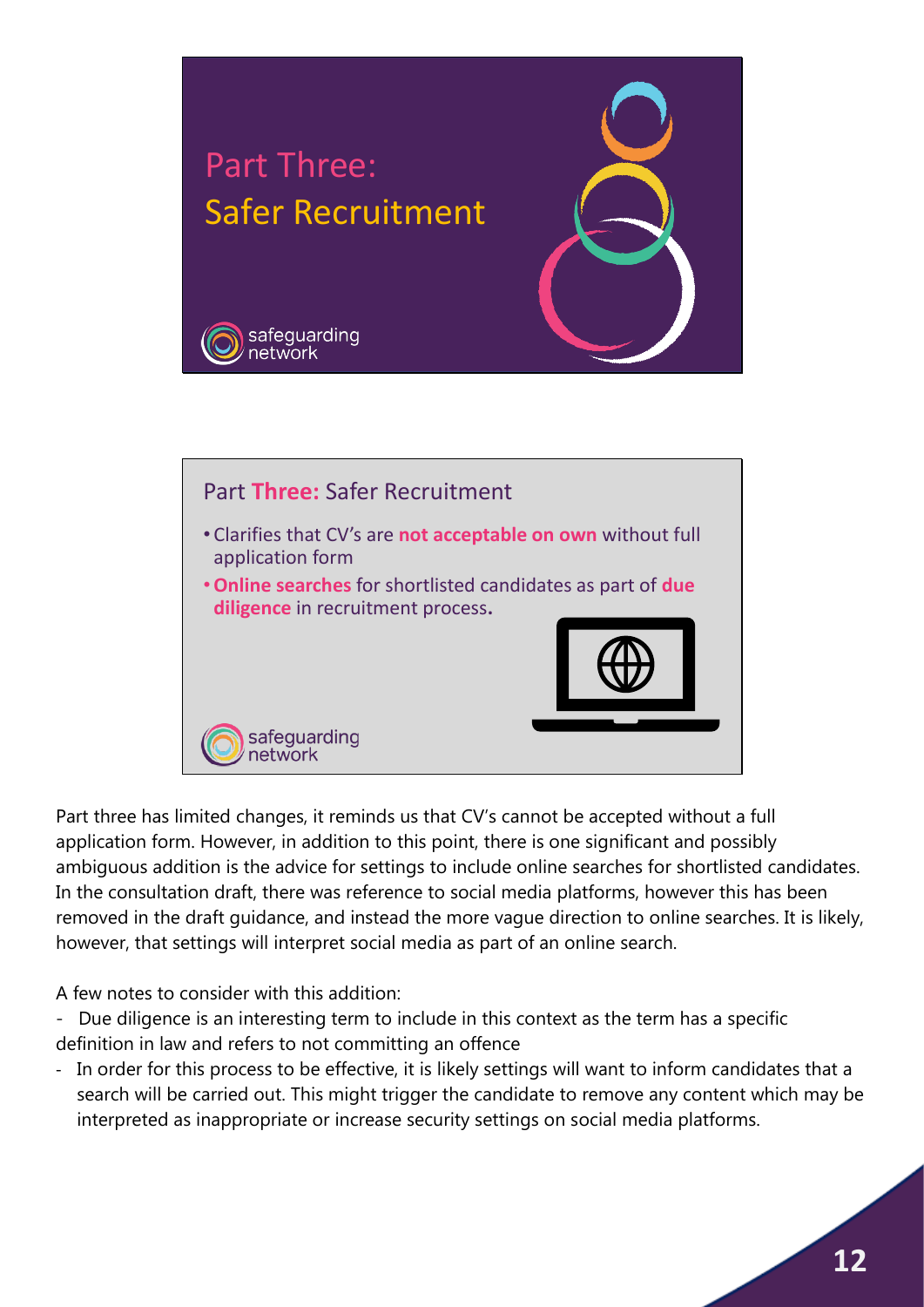- In order for consistency and transparency, it might be advisable to draw up a process for what sites will be searched, by who, and what sort of information would be considered to be deemed noteworthy/relevant to be discussed with the candidate.
- If an issue is identified, it is advised schools discuss with the candidate and use professional judgement in considering the information available and if this makes the candidate unsuitable for the role.
- What plans can schools put in place to ensure no bias following on from any information found, particularly in respect of lifestyle choices or protected characteristics?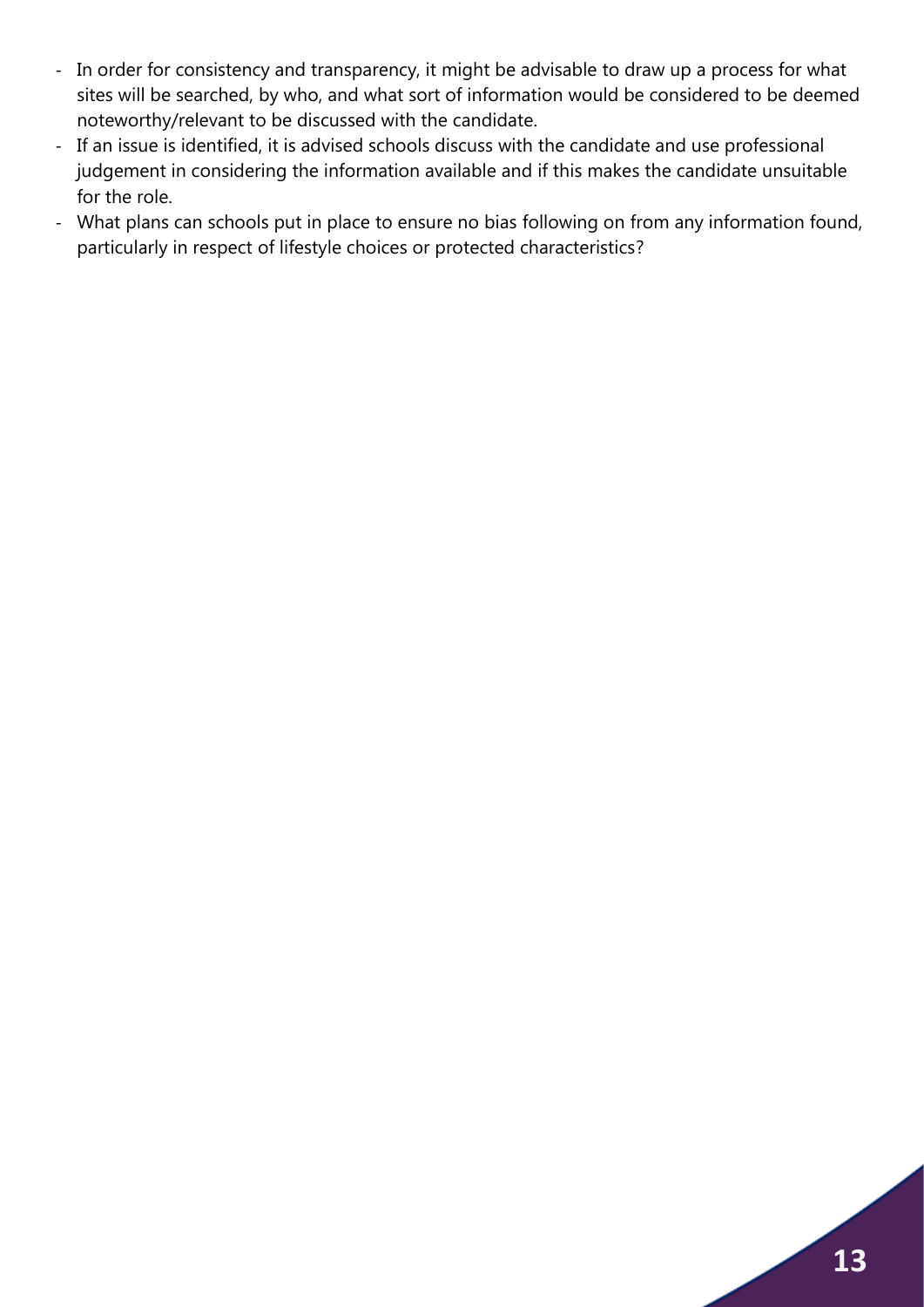

## Part four: Allegations made against/Concerns raised in<br>relation to teachers, including supply teachers, other<br>staff, volunteers and contractors Part **Four staff, volunteers and contractors**<br>347. Schools and colleges should have their own procedures for d<br>and/or alegations against those working in or on behalf of schools as<br>or trapaid capacity, this includes, members of staf • Changes in wording around suspension of ontractors.<br>I48. This part of the guidance has two sections covering the two levels o staff in investigations ..................<br>. Allegations that **may** meet the harms threshok .<br>sgations/concerns that **do not** meet the harms threshold -- referred to for the<br>poses of this guidance as 'low level concerns'.<br>ese nancedures should be consistent with local safemuarding procedures and • Clarification that **all** allegations against staff investigations should be considered to determine if any **lessons can be**  Section one: Allegations that may meet the harms thr 350. This part of the guidance is about managing cases of allegations that might indicate a person would pose a risk of harm<sup>12</sup> if they condition to work in their presentation, or in any capacity with children in a schoo **learned** as well as improvements made • Clarity on **low-level** concerns: actors nas.<br>behaved in a way that has harmed a child, or may have ha<br>and/or - text change to **'humiliating pupils'** andour<br>possibly committed a criminal offence against or related to a child<br>behaved towards a child or children in a way that indicates he or a<br>pose a risk of harm to children, and/or - how and who **low level concerns** are pose a risk or narm to children, and/or<br>behaved or may have behaved in a way that indicates they may not be<br>suitable to work with children. reported to and this being **clear in policy** 351. The last builet point above includes behaviour that may have happene<br>school or college, that might make an individual unsuitable to work with childr <sup>134</sup> The harm test is explained in the Disclosure and Barring service Cuidance: Making barrier (1989) and Childen and Childen and Childen and Childen and Childen and Childen and Childen and Childen and Childen and Childen safeguarding network

Part four sees some changes in wording around suspension of staff, for example when talking about whether a staff member might be suspended as part of an investigation, the line "The case manager should be as inventive as possible to avoid suspension' and "Suspension should not be the default position, an individual should be suspended only if there is no reasonable alternative' have both been removed. The first statement regarding being as inventive as possible was an unusual statement to have in statutory guidance. Removal of both indicates that the guidance is advising schools to consider the appropriate course of action to be taken for an investigation to take place. Of course, we'd remind settings to seek advice from the LADO in the event of allegations against staff.

There is also clarification that all allegations should be considered with the intention of learning lessons and making improvements, even where allegations have been found to be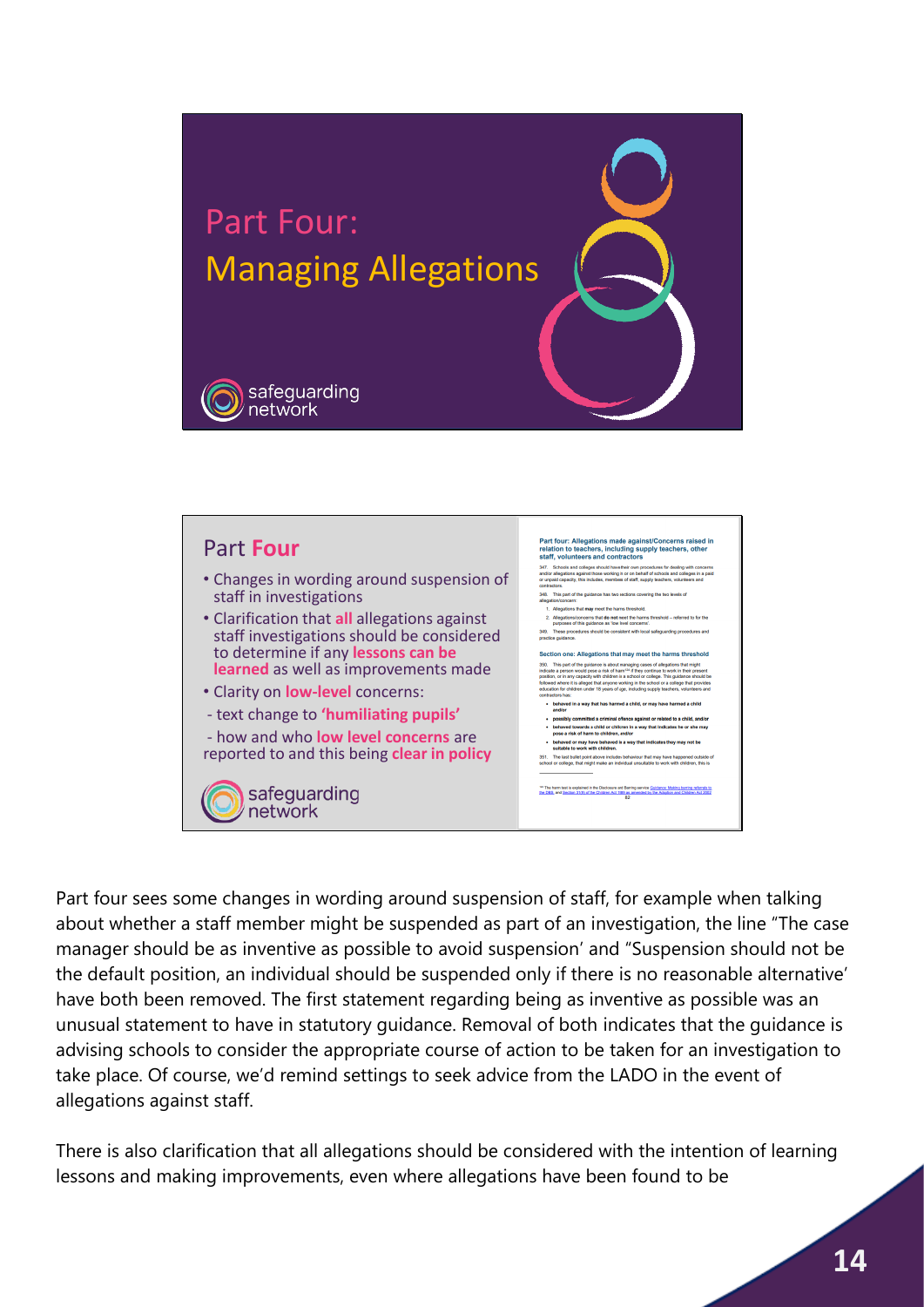unsubstantiated, false, malicious. This might include thinking about teacher's professional vulnerability, risk assessing and risk management to prevent circumstances where allegations might be made.

There is further clarity on reporting of low-level concerns. Tis caused some controversy last year, as low-level concerns were initially advised to be reported to the DSL. Many settings provided feedback that this was not appropriate in their setting, and a last minute change was made for full release on Sept 1<sup>st</sup> 2021 to include DSL or Head. The quidance clears this up by stating that the setting should define in their policy who low level concerns are reported to. Some settings, this might be best sitting with DSL, others the Head, but it is up to each setting to outline this in their staff code of conduct and ensure all staff are clear on this process.

In addition, there has been rewording of the text around behaviour which might indicate a lowlevel concern. It has been changed from "using inappropriate sexualised, intimidating or offensive language" to 'humiliating pupils'. This widens the scope of what might be a low-level concern and places the emphasis on the outcome for the child, rather than what was said. This reflects that how staff might communicate, and their behaviour is recognised as being significant for children. We recommend that settings review their staff code of conduct with this in mind and refer to the updated Guidance for Safer Working Practice to support this.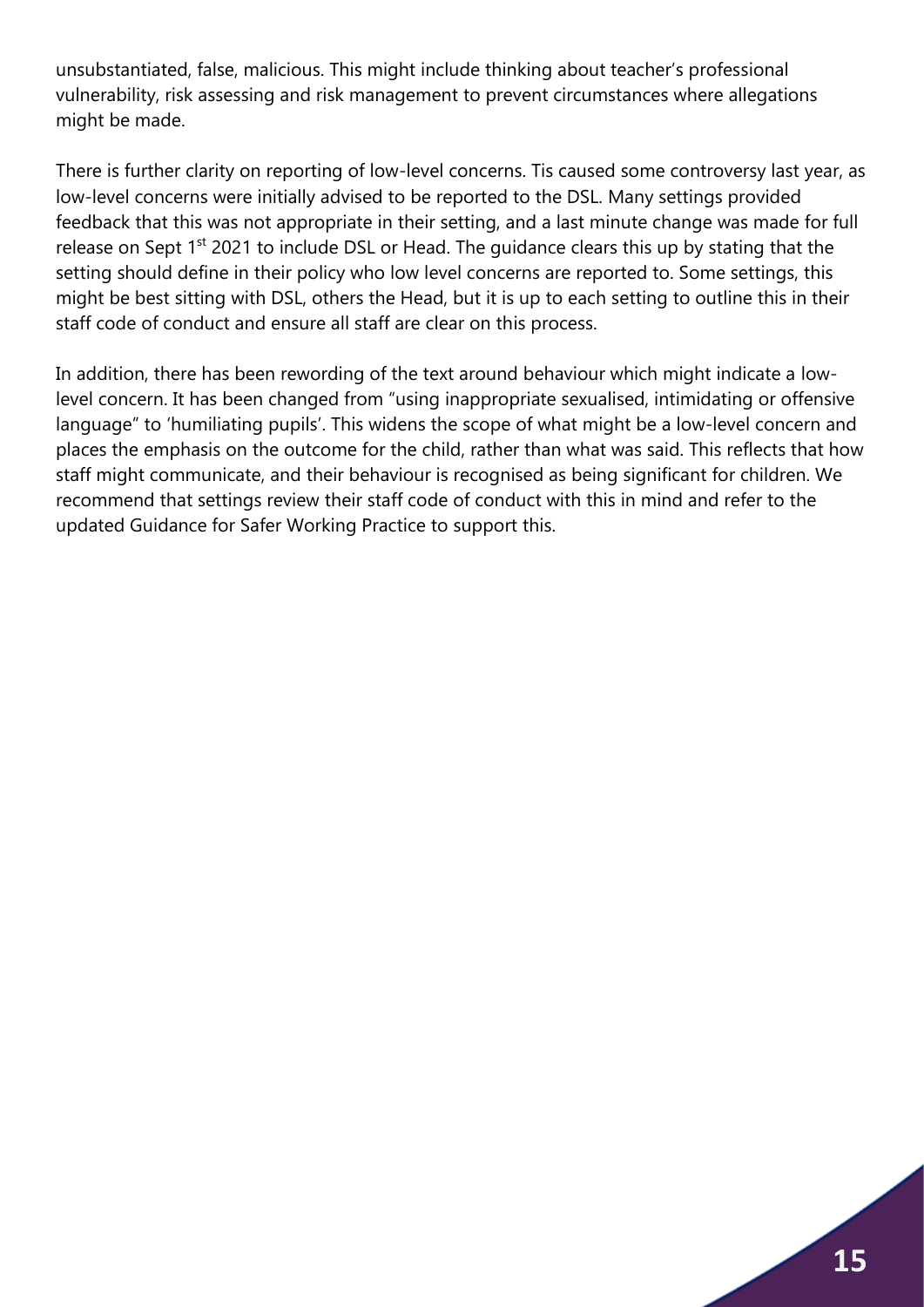



Part five incorporates the previous non-statutory guidance: Sexual Violence and Sexual Harassment between children in schools and colleges. We would hope that all settings are already aware of the previous guidance, however its important to highlight that through its incorporation into KCSIE 2022, it is now statutory. Its addition also sees significant lengthening of the document as a whole and there are case studies to illustrate practice in addressing this issue. This is welcome and helpful.

A quick summary of section:

Again, we see reference to the importance of a whole school approach. This theme runs through this section, but also through the whole guidance, being one of the key take away messages from not only this guidance, but also as part of best practice in safeguarding children.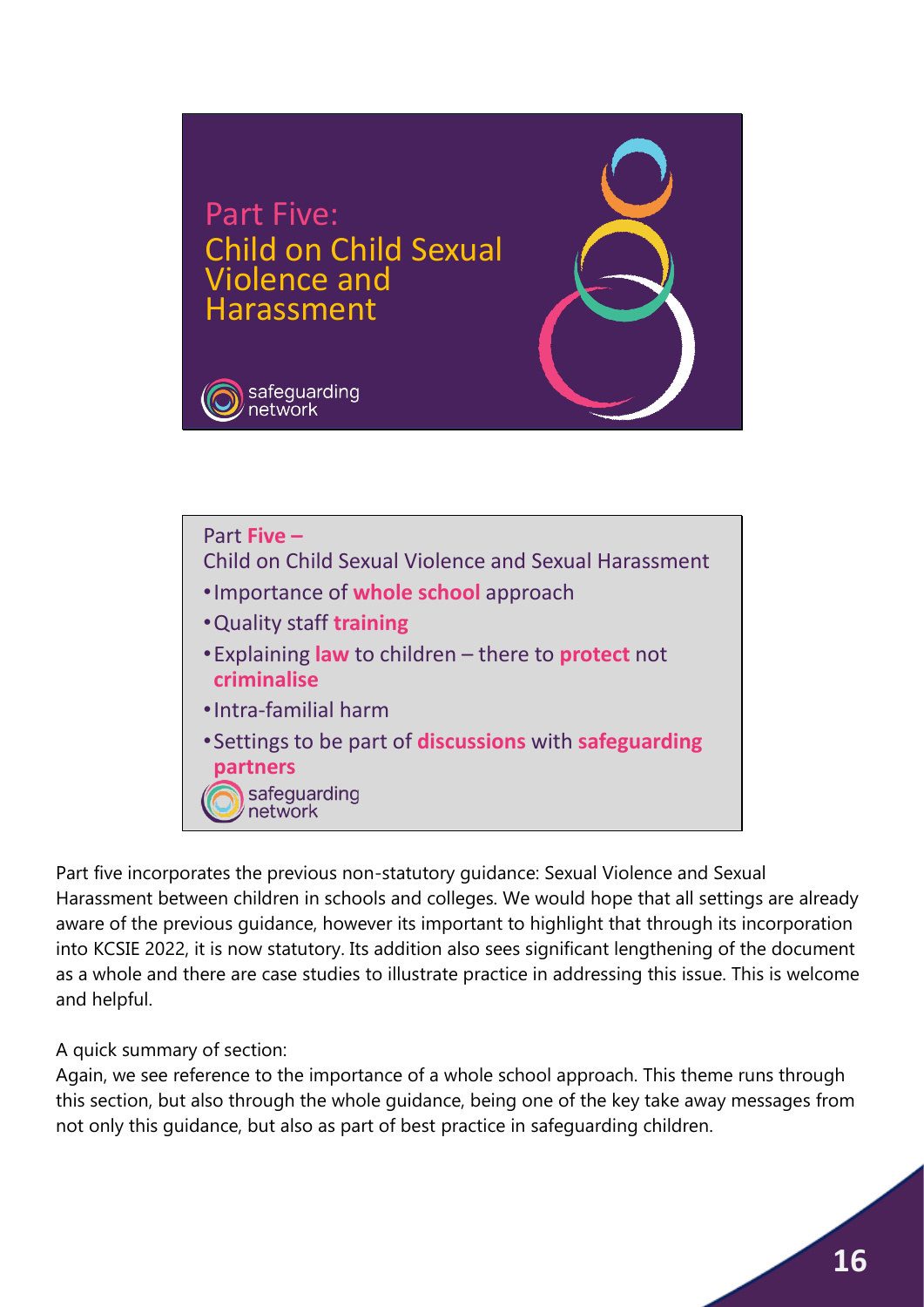Staff training - again as is highlighted as a running theme throughout the whole guidance, the importance of regular updates to provide staff with the skills they need to confidently practice. Following the Ofsted review last year, many settings made sure that training was delivered. This shouldn't be seen as a one-off though and should be considered as part of an ongoing cycle.

The additions to this section from the original separate guidance are around ensuring children understand the law is there to protect them, not to criminalise them. This is best running through the preventative education and RSE curriculum.

Also, intra-familial abuse is highlighted, with settings being advised they should know where to seek support for families and recognise the complexities and importance of supporting safety planning in this area.

There is also an emphasis on settings being involved in multi-agency discussions and ongoing support with safeguarding partners, e.g. police, social care. Where there is any criminal investigation, we would advise settings are in the loop and understand and can ensure any recommendations or bail conditions are kept. Individual risk assessments are essential practice to keep both the child who may have harmed and any other children safe to ensure that all children can safely access their education. These risk assessments should be completed with input from safeguarding partners involved in the child's/children's case as well as the child/children themselves and communicated clearly to families. Initial safeguarding advice is included with our membership, so do reach out for support where a fresh pair of eyes might be needed.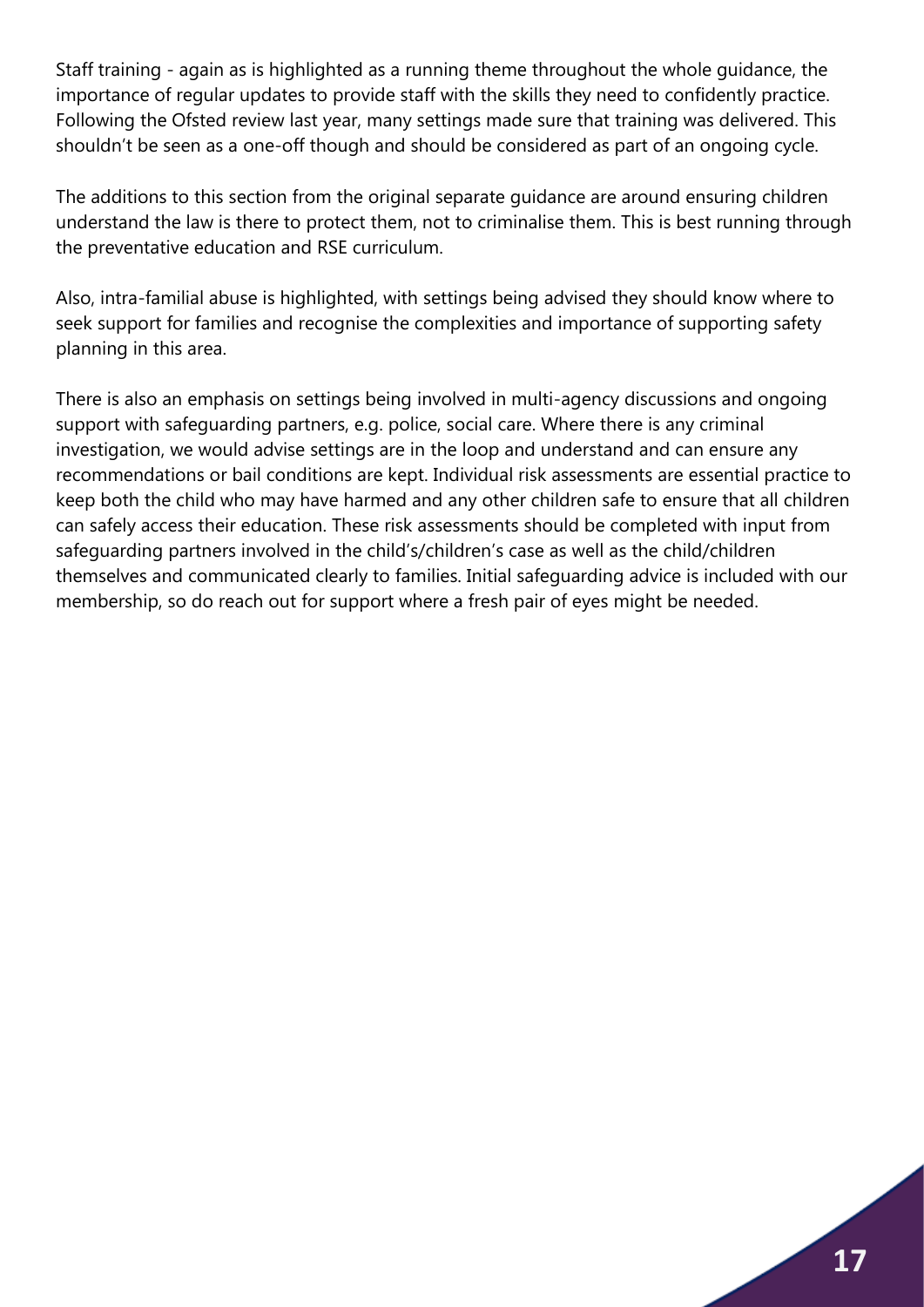



Annex A has been updated to incorporate changes made in part one. Remember, this is the annex that, if in agreement with management and governors, you may choose for some staff, dependant on their role, to read instead of the full part one.

Annex B has been updated with further information around serious violence. This is an important new paragraph around indicators and vulnerabilities for serious violence, including increased absence from school • a change in friendships or relationships with older individuals or groups • a significant decline in performance • signs of self-harm or a significant change in wellbeing, or signs of assault or unexplained injuries • Unexplained gifts or new possessions could also indicate that children have been approached by, or are involved with, individuals associated with criminal networks or gangs and may be at risk of criminal exploitation.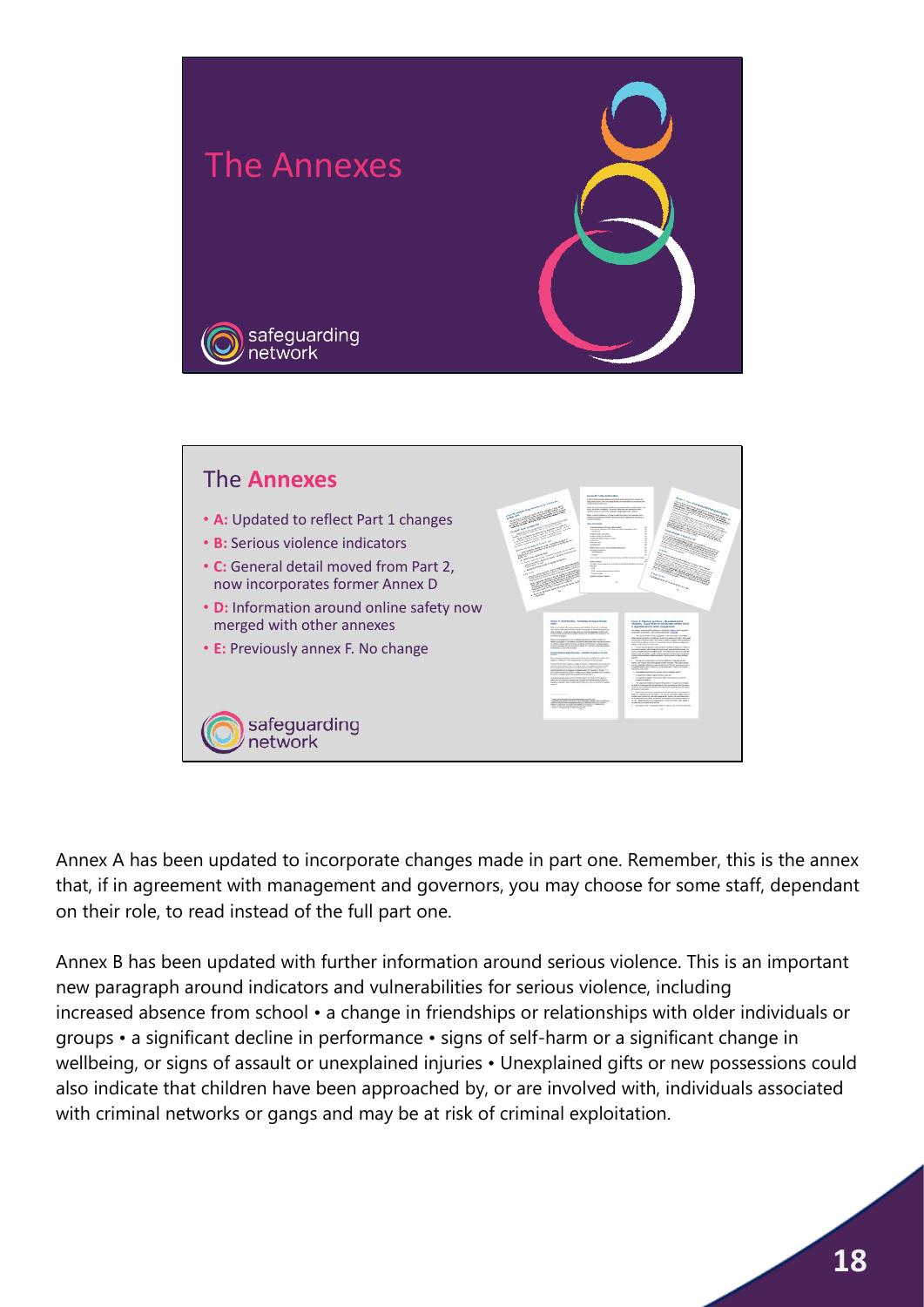As was previously, there is a section on additional information and support with links to reliable sources of information. There have been several additions to this, and again, we would remind settings that this guidance really is a wealth of advice and information, and to refer to this when addressing safeguarding concerns and building your culture.

Annex C is key: ALL information regarding the role of the DSL is now included in here, and it is advised that Governors and Leaders read this in full. The key consideration for all leaders is to ensure that the Lead DSL is a member of the SLT and that they have enough time and status to be able to complete the role fully. We know each setting discharges this role differently, for example in line with other roles held in school. Depending on the setting and level of demand will depend on how suitable it is for the DSL to occupy other roles in school. However, it is important to note that we hear from many settings that time is an increasing pressure on DSLs and the impact of fulfilling other roles can lead to vulnerabilities in safeguarding practice. We have also picked up that many Lead DSLs are not members of the SLT, which would be contrary to the guidance.

Annex D: Information regarding online safety has been merged into B with remaining information removed. Annex D now relates to host families with no changes.

Annex E: was previously annex F – no changes.

Annex F is the table of substantiative changes.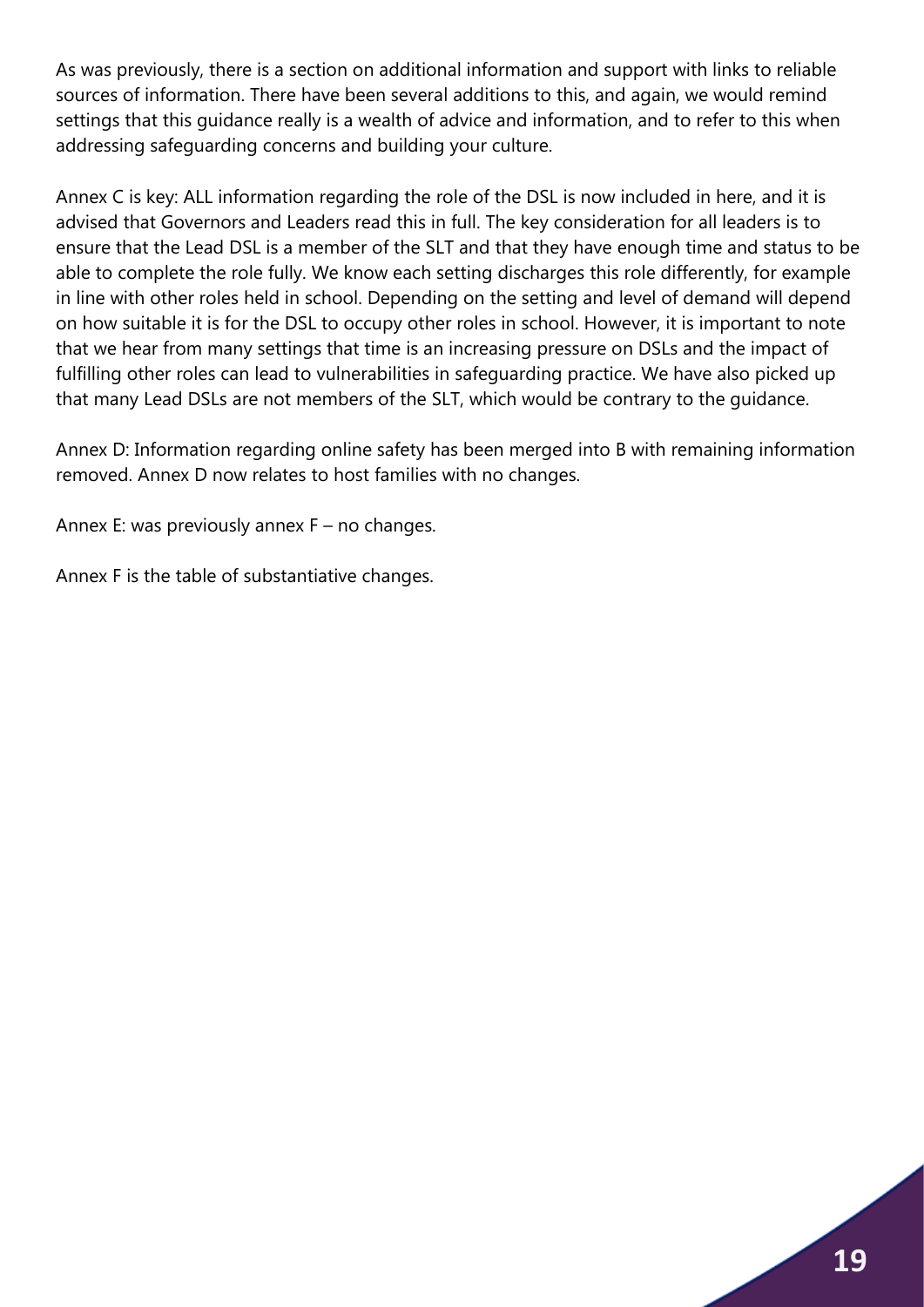

- Review policies in line with changes to guidance. Full list of policy changes is included on our members implementation tool.
- Review code of conduct with low level concerns.
- Review online safety policy make sure this is a running theme across all aspects of school. Might also want to include anti-bullying policy too to ensure online element is recognised.
- Transition procedure to ensure that information sharing with safeguarding files is included.
- DSL job description is reviewed in line with ALL stat requirements in Annex C and that DSL is appropriately supported.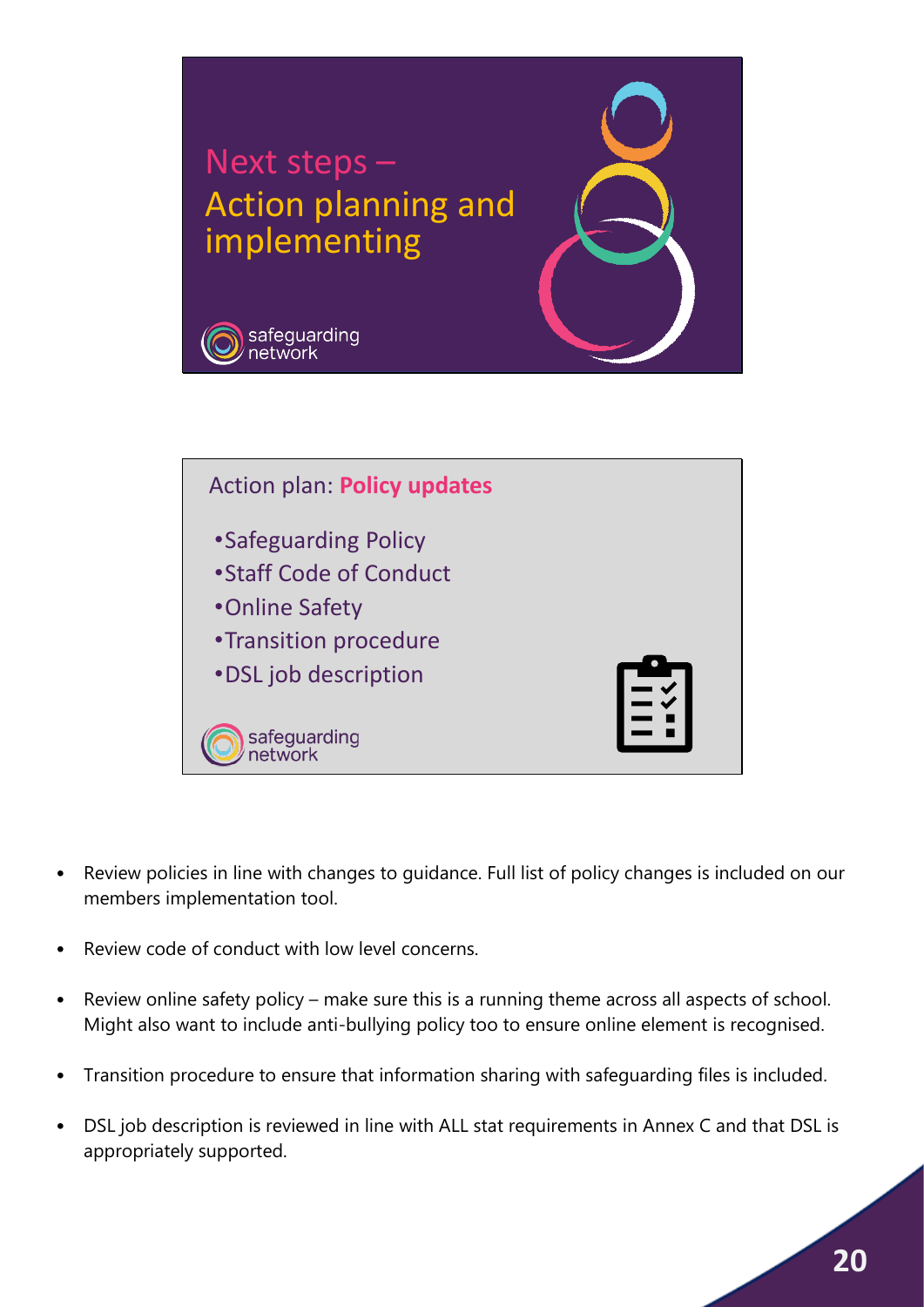

We are launching our governor membership this autumn, with the first term available to existing members as an introductory trial offer.

You will need to arrange quality training for governors. Of course, we can help with this, just get in touch.

It's a good idea to plan out with you SG governor about the schedule of contact throughout the year. Learning walks to focus on key areas is a good idea. We're hearing that many settings are being downgraded in their inspections due to concerns over child-on-child abuse and how schools manage concerns. This is the focus of our first learning walk with our governor membership.

Ensure that all governors are aware of the role of the DSL and have reviewed this in line with SLT, time and resources and workload. Another theme picked up through Ofsted inspections has been poor leadership with safeguarding, so its key that governors and leaders are fully aware and able to support the DSL in their role.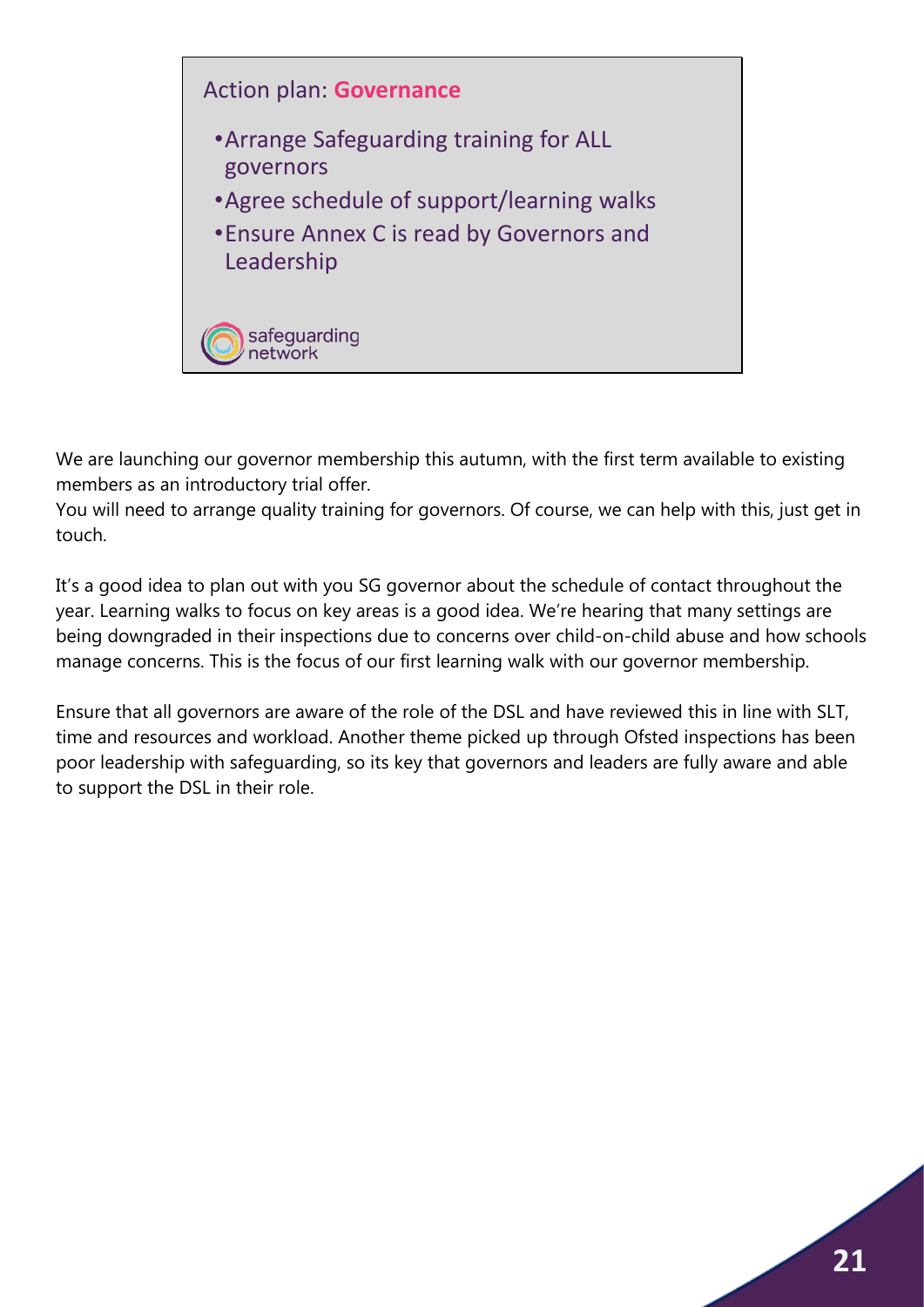

- Reflect on curriculum consult with stakeholders about this including learners. Ensure that RSE curriculum is inclusive of LGBTQ+
- Review your staff training programme. Remember, once a year training won't make the impact it needs to enhance practice. But this doesn't need to be an onerous task, we can help with this.
- The guidance mentions making sure policies are clear and accessible for all. We advise you to think about child friendly versions of policies, family friendly versions, staff friendly summaries. Can you make them available in other languages? Just having the policy on your website doesn't make it accessible.
- Consider your multi-agency working arrangements. Are you familiar with your LSCP and stat agencies? Do you know third section organisations in your local area?
- Child on child abuse. This is a theme really impacting on inspections as settings which have been downgraded haven't been able to evidence effective practice in this area. How have you approached this? We have an audit tool to help our members review practice in this area, and of course we can always come in an audit ourselves for that extra reassurance and fresh pair of eyes.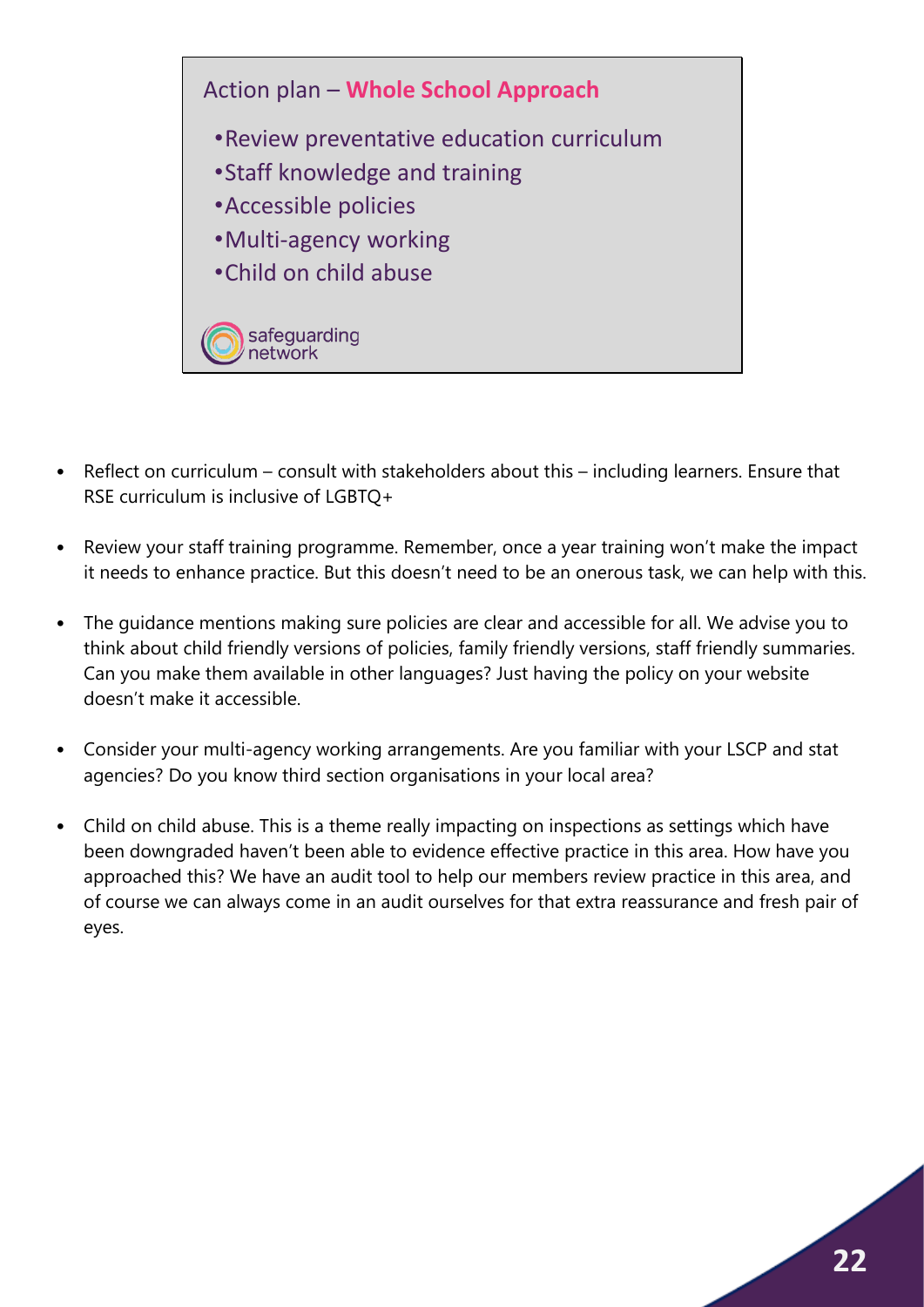

Are governors aware and active in reviewing setting's approach to online safety? Are incident reported to them?

Are your filtering and monitoring systems effective? How do you know? How are concerns raised? Do staff know how to escalate them?

How do you communicate with parents about online safety issues? Do you hold workshops? Is there a section for advice on your website? How do you approach concerns? We've got a really useful eLearning module on this – THINK – path to protection.